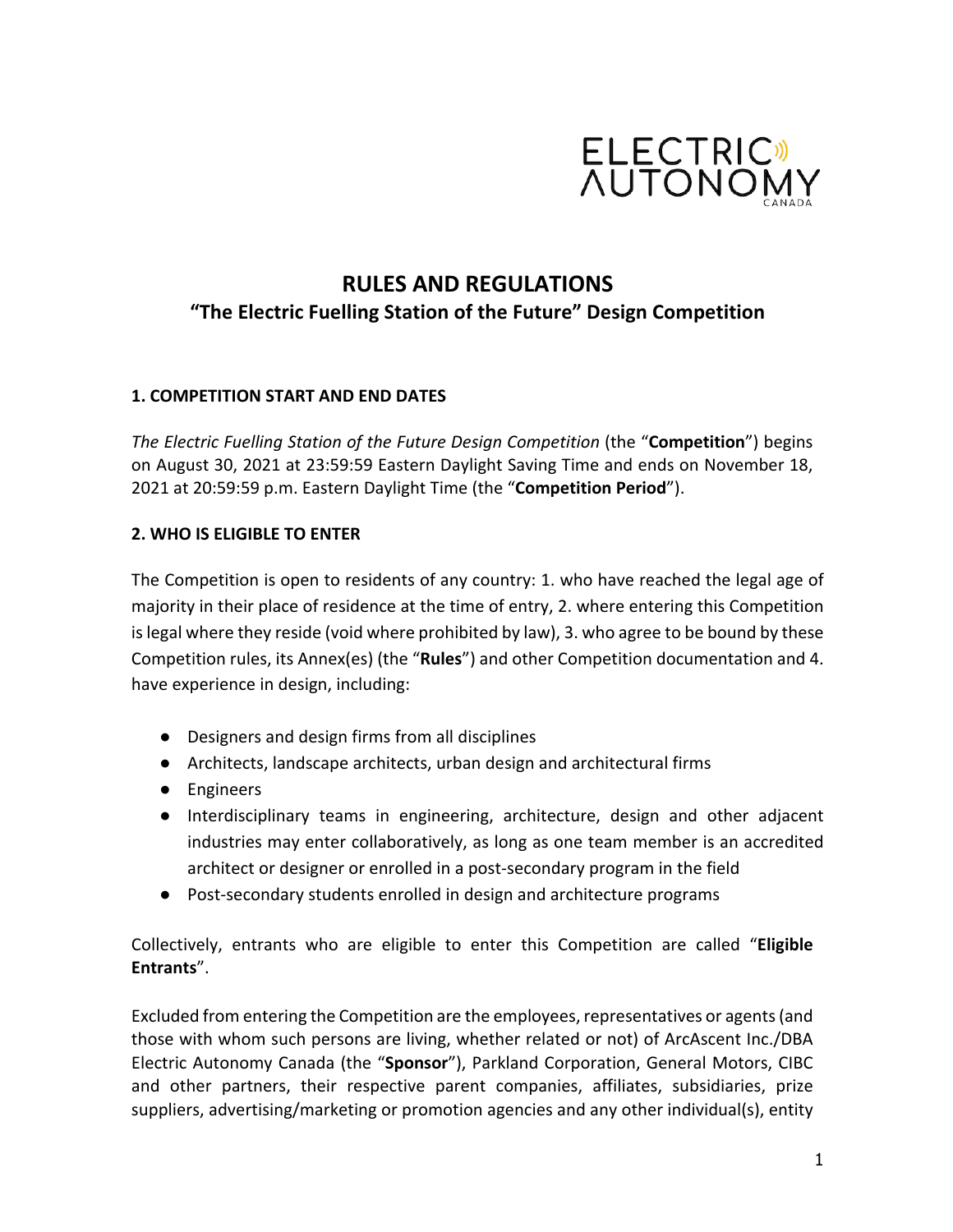or entities involved in the development, production, implementation, administration or fulfillment of the Competition (collectively, the "**Competition Parties**") and any person residing in any area (country/state/province/county etc.) for whom entering this Competition is illegal or requires a formality.

## **3. HOW TO ENTER**

NO PURCHASE IS REQUIRED TO ENTER. THERE IS NO COST OF ANY SORT TO ENTER THIS COMPETITION.

Everyone who meets the eligibility requirements as defined above is an eligible entrant. Each eligible entrant will submit one idea per Competition submission that demonstrates to the public how an electric vehicle (EV) charging stop on a highway could be reimagined to enhance the driver experience with fresh thinking around services, amenities and conveniences that they might enjoy in such a location (the "**EV Refuelling Station Design**").

Eligible Entrants can enter the Competition as many times as they like, providing each entry (the **"Entry"** or **"Entries"**) contains its own original EV Refuelling Station Design and is substantially different from any other Entry submitted. Multiple entries of the same EV Refuelling Station Design will be declared ineligible and dismissed.

Eligible Entrants must submit each EV Refuelling Station Design via the official online submission process, which is on a dedicated Competition microsite hosted by the Sponsor at **designawards.electricautonomy.ca** (the "**Competition Website**"). More detailed submission information is available in the Annex to these rules and regulations.

To be eligible, all materials associated with each Entry (collectively, the "**Entry Materials**") must:

(a) be submitted and received in accordance with these Rules, during the dates of the Competition Period.

(b) meet all applicable requirements for the EV Refuelling Station Design as described in these Rules.

Any Entry submitted by a team will have to declare a team leader, and that team leader will be responsible for complying with all Competition Rules, including ensuring the team has all the rights required to enter being submitted.

All Eligible Entrants must agree:

(a) to be bound by these Rules, including following all submission requirements

(b) to review and sign the Sponsor's Declaration and Release Form, as determined by Sponsor in its sole and absolute discretion, if the eligible entrant becomes an eligible winner.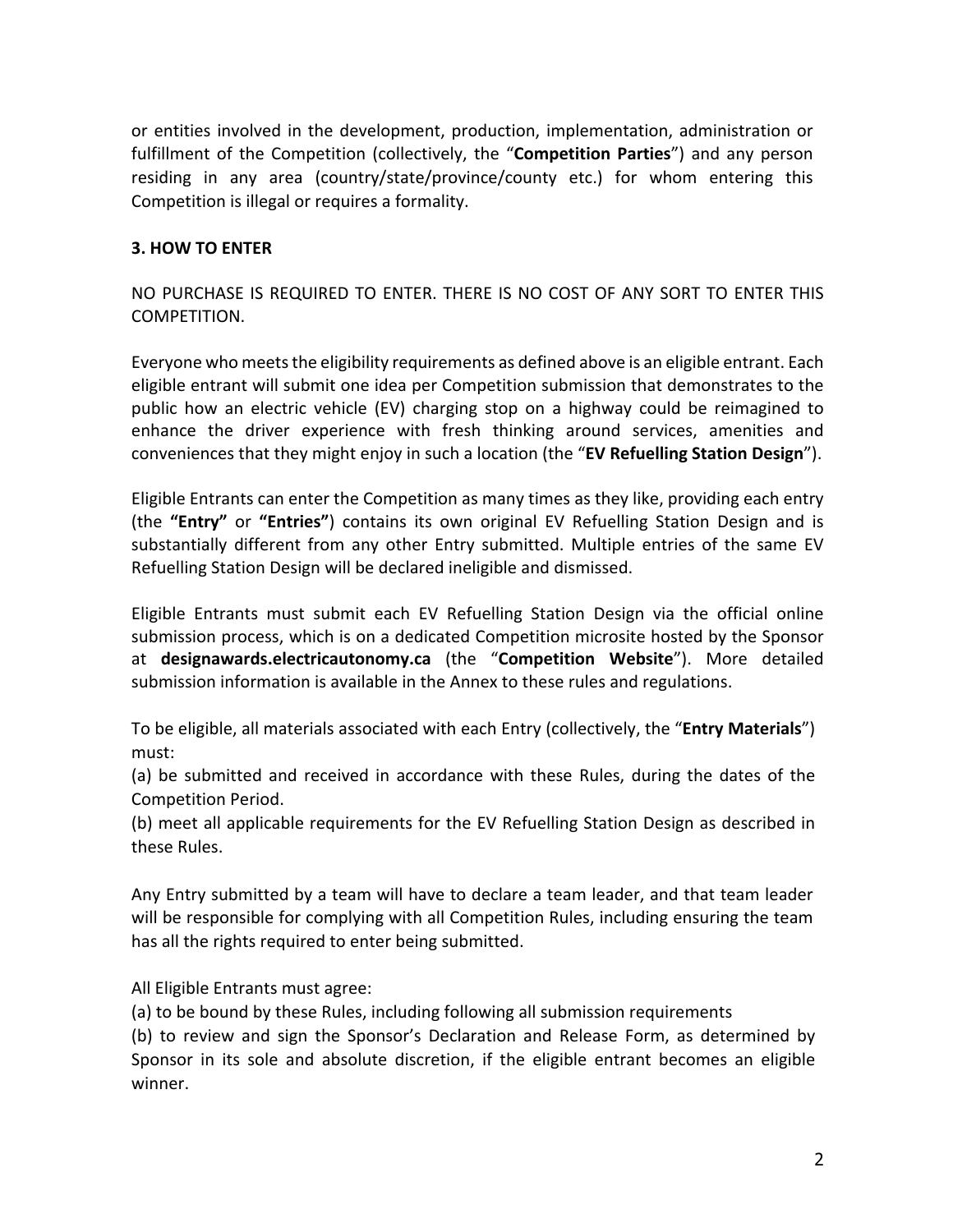#### **4. ADDITIONAL ENTRY RULES**

If it is discovered that any person has attempted to use different names or different identities or multiple email addresses or any other means not in keeping with these Rules (in law or in spirit) to enter the same EV Refuelling Station Design under different names or identities or otherwise disrupt or attempt to disrupt this Competition in any way, they will be disqualified from the Competition in the sole and absolute discretion of the Sponsor.

The Competition Parties and each of their respective agents, employees, shareholders, officers, directors, legal representatives, members, agents, successors, and assigns (collectively, the "**Released Parties**") are not responsible for, and accept no liability whatsoever in relation to, any late, lost, misdirected, delayed, incomplete or incompatible Entries, Entry Materials and/or other information (all of which is void). Entry Materials, including the Entry, may be rejected if, in the sole and absolute discretion of the Sponsor, the Entry Materials are not submitted and received in accordance with these Rules and/or if the Entry Materials are not otherwise in compliance with these Rules (including, but not limited to, the requirements for the EV Refuelling Station Design as set forth below in these Rules and Annex, all as determined by Sponsor in its sole and absolute discretion).

If this Competition receives no entries, too few entries or too few quality entries that meet the requirements for submission as described in these Rules and its Annex, the Sponsor reserves the right to extend the deadline for submission, delay or cancel the Competition at its sole and absolute discretion without further formality.

## **5. AGREEMENT TO BE LEGALLY BOUND BY COMPETITION RULES**

By participating in this Competition, you indicate that you have read and understood these Rules and agree to be legally bound by these Rules, all other Competition documents and the decisions of the Competition jury.

## **6. VERIFICATION OF ENTRANTS AND ENTRIES**

All Entries, Entry Materials and entrants are subject to verification related to this Competition at any time and for any reason. The Sponsor reserves the right, in its sole and absolute discretion, to require proof of identity and/or eligibility (in a form acceptable to the Sponsor – including, without limitation, government issued photo identification):

(a) for the purposes of verifying the eligibility and/or legitimacy of any Entry, Entry Materials and/or other information entered (or purportedly entered) for the purposes of this Competition.

(b) for the purposes of verifying an individual's eligibility to participate in this Competition. (c) for any other reason the Sponsor deems necessary, in its sole and absolute discretion, for the purposes of administering this Competition in accordance with the Sponsor's interpretation of the letter and spirit of these Rules.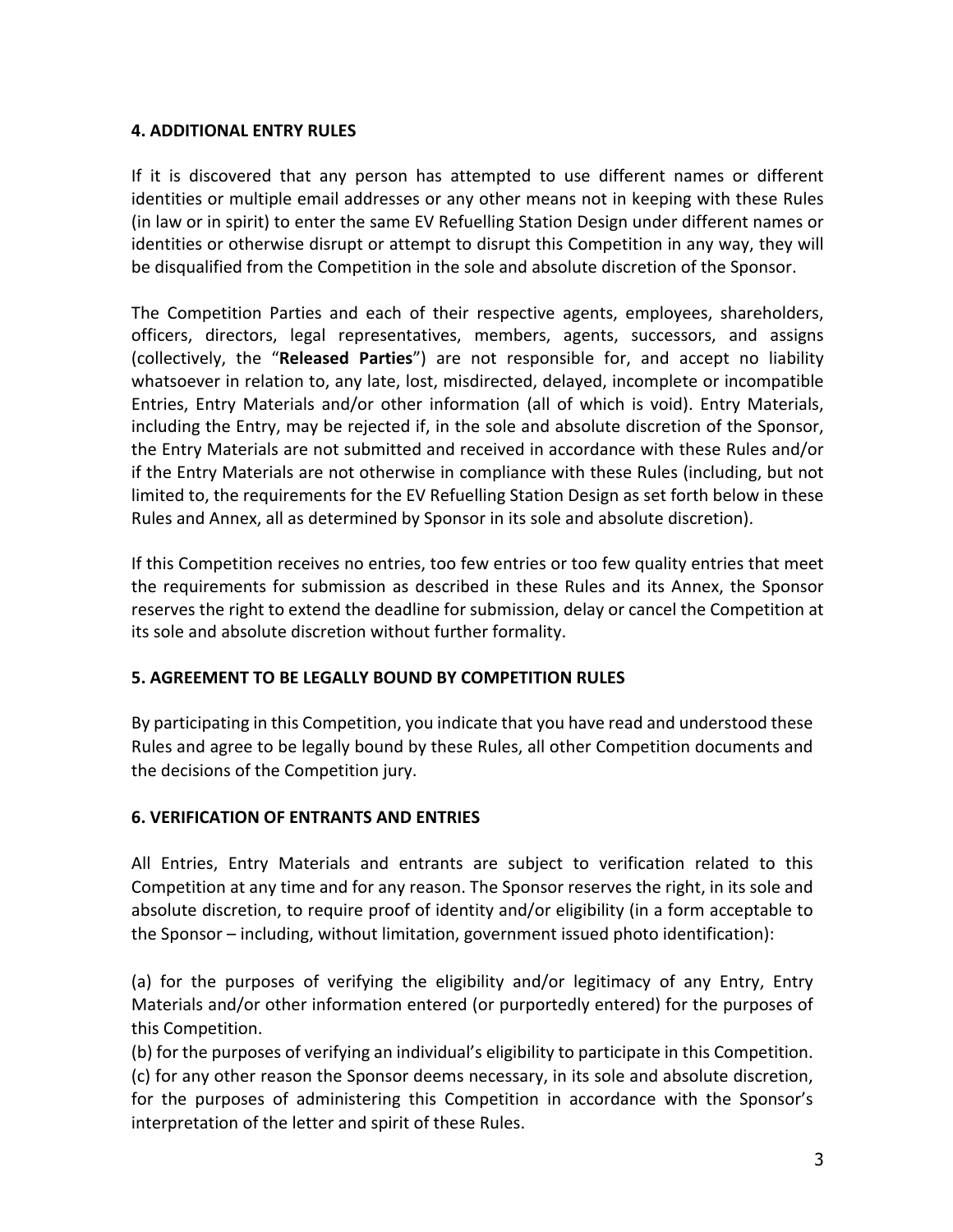Failure to provide such proof to the complete satisfaction of the Sponsor within the timeline specified by the Sponsor may result in disqualification in the sole and absolute discretion of the Sponsor.

# **7. SUBMISSION REQUIREMENTS**

**Release and Indemnity:** BY SUBMITTING AN ENTRY, EACH ENTRANT AGREES THAT THE ENTRY (AND EACH INDIVIDUAL COMPONENT THEREOF, INCLUDING THE ENTRY MATERIALS), COMPLIES WITH ALL CONDITIONS STATED IN THESE RULES. THE RELEASED PARTIES SHALL BEAR NO LIABILITY WHATSOEVER FOR ENTRIES THAT DO NOT COMPLY WITH THESE RULES, INCLUDING BUT NOT LIMITED TO COPIED ENTRIES, FRAUDULENT ENTRIES, ENTRIES FOR WHICH THE ENTRANT DOES NOT OWN 100% OF THE RIGHTS TO THE DESIGN SUBMITTED WITH THE ENTRY, ETC. THE RELEASED PARTIES SHALL BE HELD ENTIRELY HARMLESS BY EACH ENTRANT IN THE EVENT IT IS DISCOVERED THAT AN ENTRANT HAS DEPARTED FROM OR NOT OTHERWISE FULLY COMPLIED WITH ANY OF THESE RULES. THIS RELEASE AND INDEMNITY SHALL CONTINUE IN FORCE FOLLOWING THE TERMINATION OF THE COMPETITION AND/OR AWARDING OF ANY PRIZES.

THE RELEASED PARTIES SHALL NOT BE RESPONSIBLE FOR, AND SHALL BE HELD ENTIRELY HARMLESS AGAINST ANY AND ALL CLAIMS BY ANY ENTRANT IN THE EVENT THAT A SIMILAR DESIGN IDEA IS ALSO RECEIVED AS AN ENTRY TO THE COMPETITION. THE RELEASED PARTIES SHALL NOT RESPONSIBLE FOR, AND SHALL BE HELD ENTIRELY HARMLESS AGAINST ANY AND ALL CLAIMS BY ANY ENTRANT IN THE EVENT THAT A SIMILAR DESIGN IDEA IS ALREADY BEING CONSIDERED FOR DEVELOPMENT OR IS ALREADY UNDER CONSTRUCTION, IN WHOLE OR IN PART, BY THE RELEASED PARTIES, OR WILL BE CONSIDERED OR CONSTRUCTED NOW OR IN THE FUTURE BY THE RELEASED PARTIES.

**Warrants and represents:** By participating in the Competition and submitting an Entry, each eligible entrant hereby warrants and represents that the Entry Materials they submit:

- a) **are entirely original** to the eligible entrant and that the eligible entrant is the owner of all necessary intellectual property rights and any other rights in and to the Entry Materials for the purposes of entering such Entry Materials in the Competition
- b) do not violate any law, statute, ordinance or regulation
- c) do not contain any reference to or likeness of any identifiable third parties
- d) will not give rise to any claims whatsoever, including, without limitation, claims of infringement, invasion of privacy or publicity, or infringe on any rights and/or interests of any third party
- e) have not been made public or otherwise published or entered in another competition prior to submission to this Competition
- f) are not defamatory, libelous, pornographic or obscene, and that they will not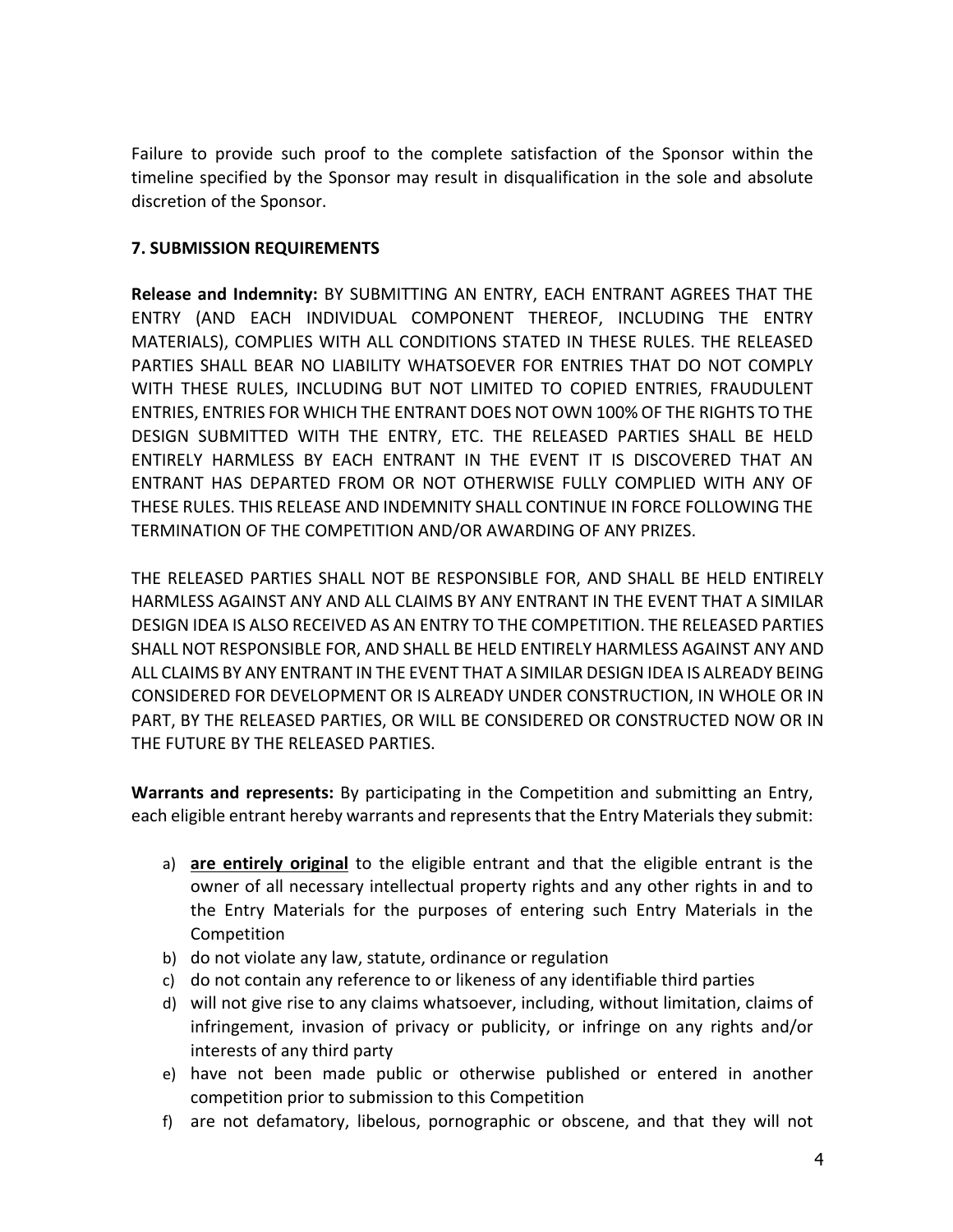contain, without limitation, any of the following: mentions of the Competition Parties' competitors, politics, nudity, alcohol/drug consumption or smoking, anything sexual in nature, crude, vulgar or offensive language and/or symbols, derogatory characterizations of any ethnic, racial, sexual, religious or other groups, content that includes any illegal, inappropriate or risky behaviour or conduct, personal information of individuals, commercial messages, comparisons or solicitations for products or services, any identifiable third party products, trademarks, brands and/or logos (other than those of Sponsor), conduct or other activities in violation of these Rules, and/or any other materials that are or could be considered inappropriate, unsuitable or offensive, all as determined by the Sponsor in its sole and absolute discretion.

Any Entry Materials that the Sponsor, the Competition Parties and/or its promotional agencies, in its sole and absolute discretion, deems to violate the terms and conditions set forth in these Rules are subject to disqualification. Entries that are frivolous and don't meet the Submission Requirements will be void. The Sponsor reserves the right, in its sole and absolute discretion at any time and for any reason, to request an eligible entrant to modify, edit and/or re-submit any Entry Materials (or any part thereof) in order to ensure that the Entry Materials comply with these Rules, or for any other reason.

The Sponsor reserves the right, in its sole discretion, to take whatever action it deems necessary based on the circumstances – including, without limitation, disqualifying the Entry Materials (and the corresponding Entry and/or the associated eligible entrant) – to ensure that the Competition is being conducted in accordance with the Sponsor's interpretation of the letter and spirit of these Rules.

#### **8. INTELLECTUAL PROPERTY**

By participating in the Competition and submitting an Entry, each Eligible Entrant hereby: (a) Grants to Sponsor and Competition Parties, automatically upon the submission of their Entries, a royalty-free, non-exclusive license to use, reproduce, display, and edit the Competition Entries in whatever way they choose, worldwide, in any medium, in perpetuity, for the purposes of (1) promoting or advertising the Competition, (2) constructing projects based on any winning submissions or any aspect of any winning submissions, modified as Sponsor and its Competition Parties see fit, or (3) any other related reason. Sponsor will encourage its Competition Parties to negotiate mutually satisfactory agreements with participants whose submissions are substantially used to assist in commercializing and constructing such submissions.

(b) waives all moral rights in and to the Entry Materials (and each component thereof) associated with their entry in favour of the Sponsor (and anyone authorized by the Sponsor to use the Entry Materials).

(c) agrees to release and hold harmless the Released Parties from and against any and all claims, damages, liabilities, costs, and expenses arising from use of the Entry Materials (and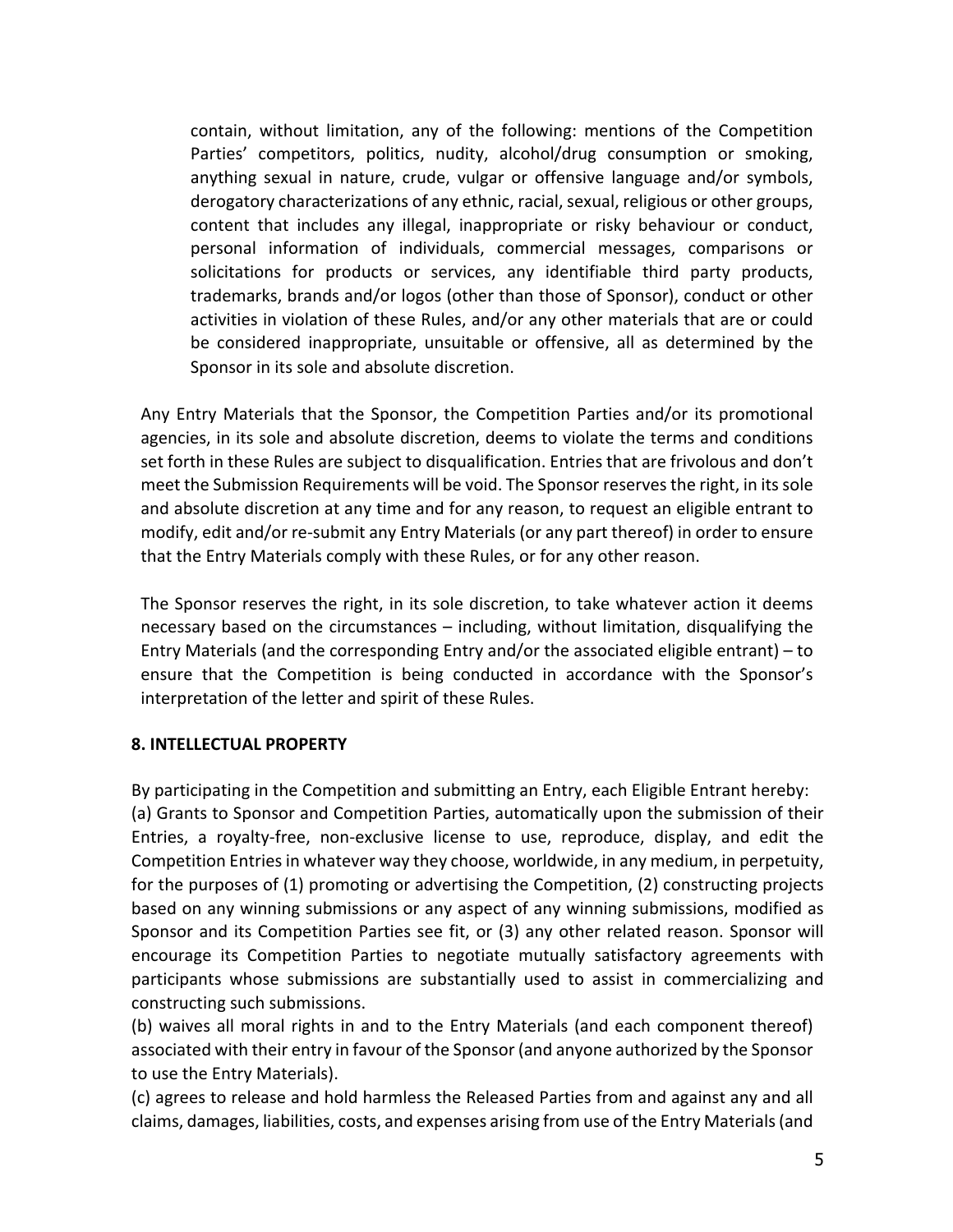each component thereof), including, without limitation, any claim based on publicity rights, defamation, invasion of privacy, copyright infringement, trademark infringement or any other intellectual property right (or any other right), or other cause of action whatsoever.

#### **9. THE PRIZES**

There are a total of three (3) monetary prizes (the "**Prizes**") available to be won:

# **1st Prize: Twenty-five thousand Canadian dollars (\$25,000 Canadian) 2nd Prize: Ten thousand Canadian dollars (\$10,000 Canadian) 3rd Prize: Five thousand Canadian dollars (\$5,000 Canadian)**

#### **TOTAL AMOUNT OF PRIZES OFFERED: Forty thousand Canadian dollars (\$40,000 Canadian)**

Each Prize will be payable via wire transfer to the bank account nominated by the confirmed winners.

#### **10. ADDITIONAL INFORMATION ABOUT THE PRIZES**

Although this Competition is based on skill, to avoid any uncertainty, each of the three winning Eligible Entrants, before being declared winners, will have to correctly answer, without assistance of any kind, whether mechanical or otherwise, a time-limited mathematical skill-testing question to be administered by Sponsors or its representative by phone.

The decision as to whether or not to build the winning Competition Entries in real life, in part or on the whole, is at Sponsor's sole and absolute discretion. And if a winning design is built, the nature and substance of the design is at Sponsor's sole and absolute discretion. For the sake of clarity, there is no obligation whatsoever on the Sponsor, its Competition Parties, or any other entity to produce the designs of the winning entries or any Eligible Entry submission. Even if a winning design is produced, there is no obligation whatsoever on the Sponsor or any other entity to make it public or put it to use in any way. All decisions of the Sponsor in these regards shall be considered final and binding without right of appeal.

All Prizes must be accepted as awarded and are not transferable or assignable (except as may be specifically permitted by Sponsor in its sole and absolute discretion). No substitutions are permitted, except at Sponsor's option. Sponsor reserves the right, in its sole and absolute discretion, to substitute any Prize with a prize of equal or greater retail value.

Neither the Sponsor, the Competition Parties, nor any of the other Released Parties, will intervene in any dispute(s) regarding the Entries among any individuals who may or may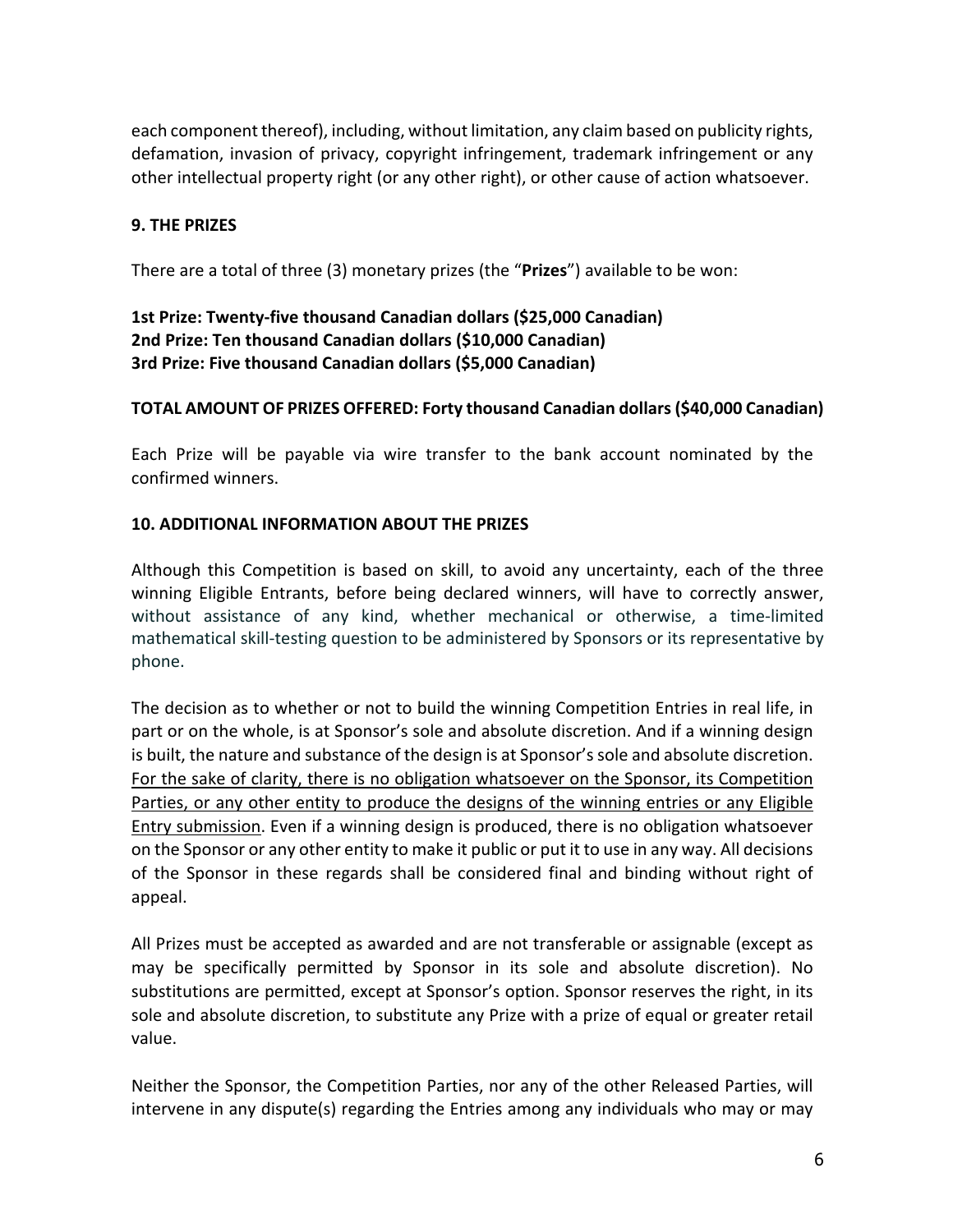not have assisted in creating the Entry Materials or lay claim to ownership in the Entry Materials, in whole or in part.

Any Prize won by a team will be distributed to the team leader designated on the entry form.

# **11. ELIGIBLE WINNER SELECTION PROCESS FOR PRIZES ONE, TWO AND THREE**

A panel of judges (the "**Competition Judges**") appointed by the Sponsor will judge each eligible entry submitted on an anonymous basis and each Entry will receive in accordance with these Rules on the basis of the following weighted criteria:

| <b>Criteria</b>                                                      | Weighting |
|----------------------------------------------------------------------|-----------|
| 1. Innovative concept                                                | 30%       |
| Competition Judges are looking for an innovative approach to the     |           |
| program brief that curates a new experience for EV drivers and       |           |
| their passengers, reinventing the traditional roadway pitstop, and   |           |
| transforming the dwell time into a positive experience.              |           |
| 2. Design                                                            | 25%       |
| Guests should be treated to a novel, visually pleasing experience at |           |
| every turn.                                                          |           |
| 3. Sustainability                                                    | 25%       |
| Proposed concepts should prioritize sustainable materials and        |           |
| building techniques. We are looking for a positive energy strategy   |           |
| that reduces carbon and is implementable in Canada today.            |           |
| 4. Feasibility                                                       | 20%       |
| Design concepts should be feasible, taking into account Canadian     |           |
| weather, should there be interest in commissioning a project. No     |           |
| levitating car parks please!                                         |           |
| TOTAL                                                                | 100%      |

**Odds of winning:** The odds of winning depends on the number of eligible entries received before the end of the Competition Date, in accordance with these Rules. Sponsor cannot predict the odds of winning as it has no prior knowledge of the number of Eligible Entrants that will be received.

The judging process more specifically is as follows:

1. The Competition Judges will score each eligible entry to determine their list of Top 10 entries.

2. The Top 10 entries of each Competition Judge will then be compiled into a shortlist to be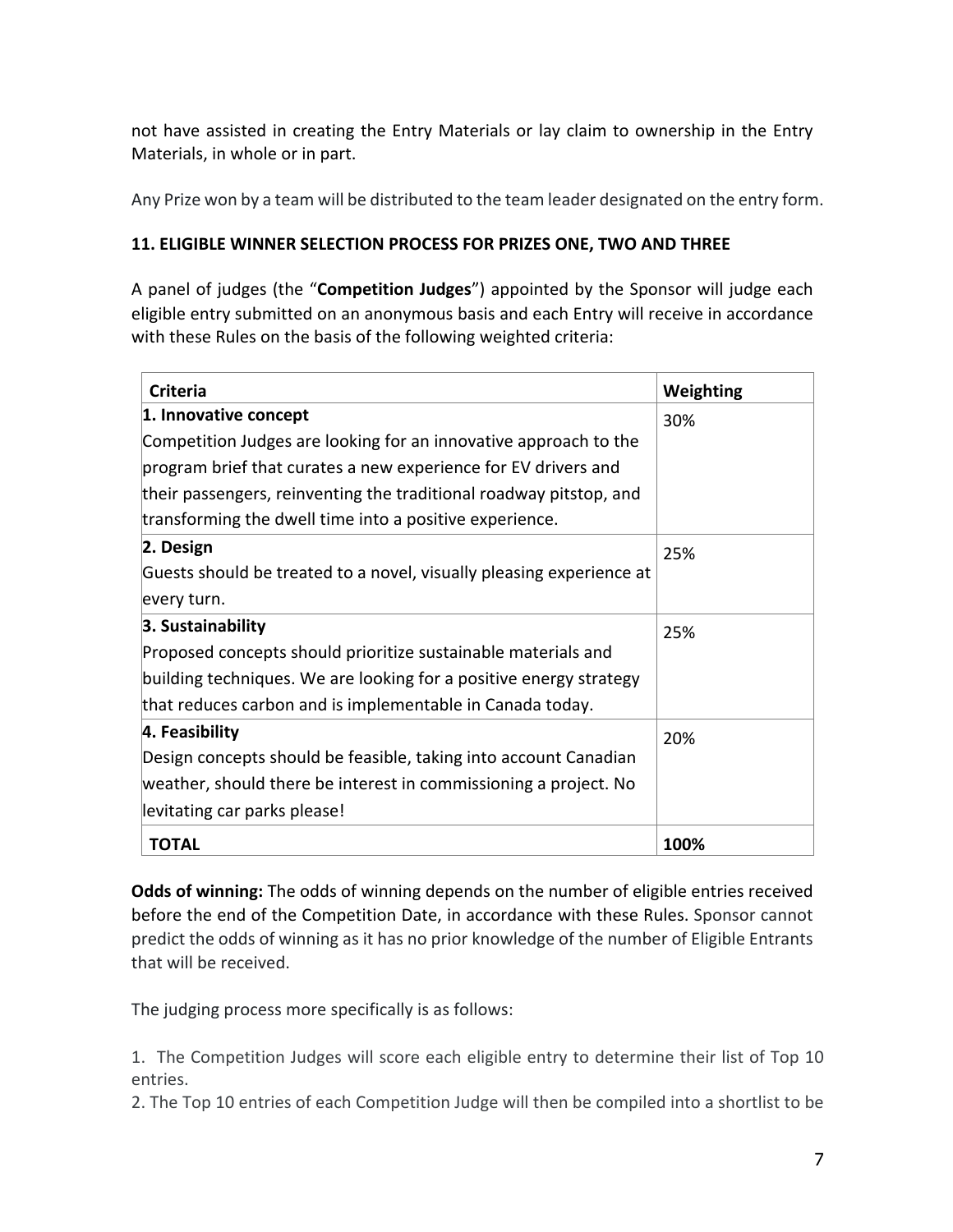considered during a meeting of all the Competition Judges.

3. During the Competition Judge meeting, the Competition Judges will finalize the selection of the top 3 eligible winners (the "**Eligible Winners**") based on their expertise.

4. The list of the Eligible Winners is determined solely and entirely by the Competition Judges at their discretion. The Competition Judges' decision is final, without appeal, and cannot be contested in any way.

The judging process is scheduled to end on or about December 7, 2021 ("**Winners Selection Date**").

# **12. ELIGIBLE WINNERS' NOTIFICATION PROCESS**

The Sponsor or its designated representative will make a minimum of four (4) attempts to contact the Eligible Winners using the information provided by the entrants themselves in the submission process within three (3) business days of the Winners Selection Date. If the Eligible Winners cannot be contacted as outlined above, or if there is a return of any notification as undeliverable, then this Eligible Winner may, in the sole and absolute discretion of the Sponsor, be disqualified (and, if disqualified, will forfeit all rights to be a winner) and the Sponsor reserves the right, in its sole and absolute discretion and time permitting, to select an alternate Eligible Winner based on the judging process as described above.

## **13. ELIGIBLE WINNER CONFIRMATION PROCESS**

# **No one is a winner unless the Sponsor officially confirms them as a winner in accordance with these rules.**

Before being declared a confirmed winner (a "**Winner**"), each Eligible Winner as determined by the Competition Judges will be required to sign and return within five (5) business days of notification, the Competition Declaration and Release form, which, among other things:

(a) confirms compliance with these Rules.

(b) releases the Released Parties from any and all liability in connection with this Competition and their participation within it.

(c) confirms the granting of all rights necessary to construct their winning Entry Design submissions, should the Sponsor and/or Competition Parties choose to in their sole and absolute discretion to do so. Sponsor will encourage its Competition Parties to negotiate mutually satisfactory agreements with participants whose submissions are substantially used to assist in commercializing and constructing such submissions.

(d) agrees to indemnify the Released Parties against any and all claims, damages, liabilities, costs, and expenses arising from use of the Entry Materials including, without limitation, any claim that the Entry Materials infringe a proprietary interest of any third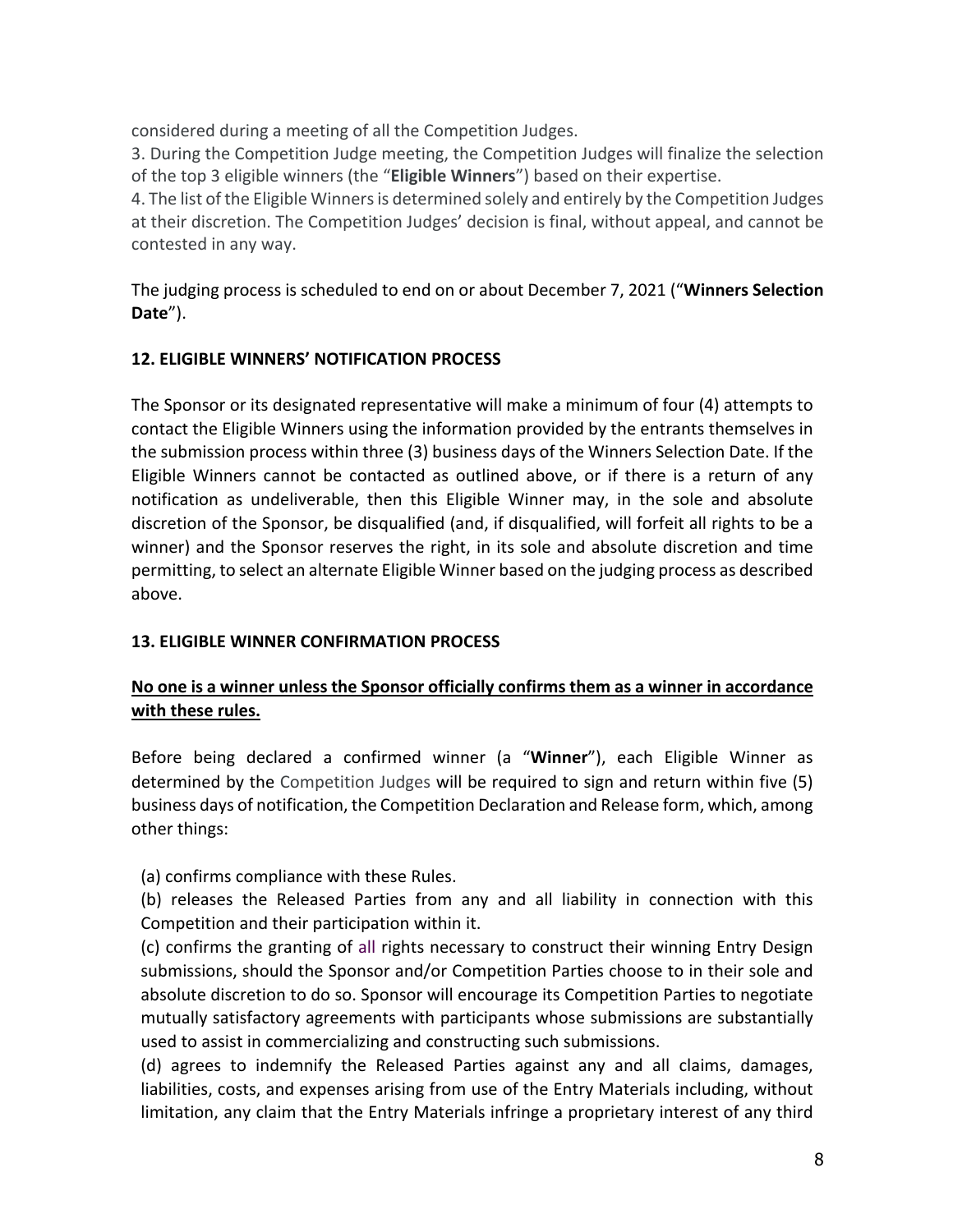party.

(e) agrees to the publication, reproduction and/or other use of their name, city and country of residence, voice, statements about the Competition and/or photos or other likeness without further notice or compensation, in any publicity or advertisement carried out by or on behalf of the Sponsor in any manner whatsoever, including print, broadcast or the internet.

# FOR THE SAKE OF CLARITY

If any Eligible Winner associated with an eligible Entry does any of the following, then such Eligible Winner may be disqualified (and will forfeit all rights to be a Winner) and the Sponsor reserves the right, in its sole and absolute discretion, to select an alternate Eligible Winner based on the judging process as described in these Rules.

Eligible Winners may be disqualified if they:

a) fail to return the Competition documents within the specified time, including but not limited to, the Declaration and Release form.

b) cannot be (or are unwilling to be) declared a Winner for any reason.

c) are determined to be in violation of these Rules (all as determined by the Sponsor in its sole and absolute discretion).

d) were not eligible to enter this Competition because of the laws where they reside.

e) fail to correctly answer the skill-testing question or other formality required under these rules.

## **14. ELIGIBLE PRIZE WINNER ANNOUNCEMENT**

The confirmed Winners in accordance with these Rules will be formally announced as the confirmed Winners on February 1, 2022.

# **15. GENERAL CONDITIONS**

a. Unclaimed Prizes may be forfeited and may not be awarded. Sponsor is not responsible for any change of email address, mailing address and/or other information supplied by Entrants. All Competition-related information becomes the property of Sponsor and no Competition-related information will be returned.

b. This Competition is subject to the applicable federal, provincial and municipal laws in Canada. The Competition is void where not permitted by the laws where entrants reside. The decisions of the Sponsor with respect to all aspects of this Competition are final and binding on all entrants without right of appeal. ANYONE DEEMED BY THE SPONSOR TO BE IN VIOLATION OF THE SPONSOR'S INTERPRETATION OF THE LETTER AND/ OR SPIRIT OF THESE RULES FOR ANY REASON IS SUBJECT TO DISQUALIFICATION IN THE SOLE AND ABSOLUTE DISCRETION OF THE SPONSOR AT ANY TIME.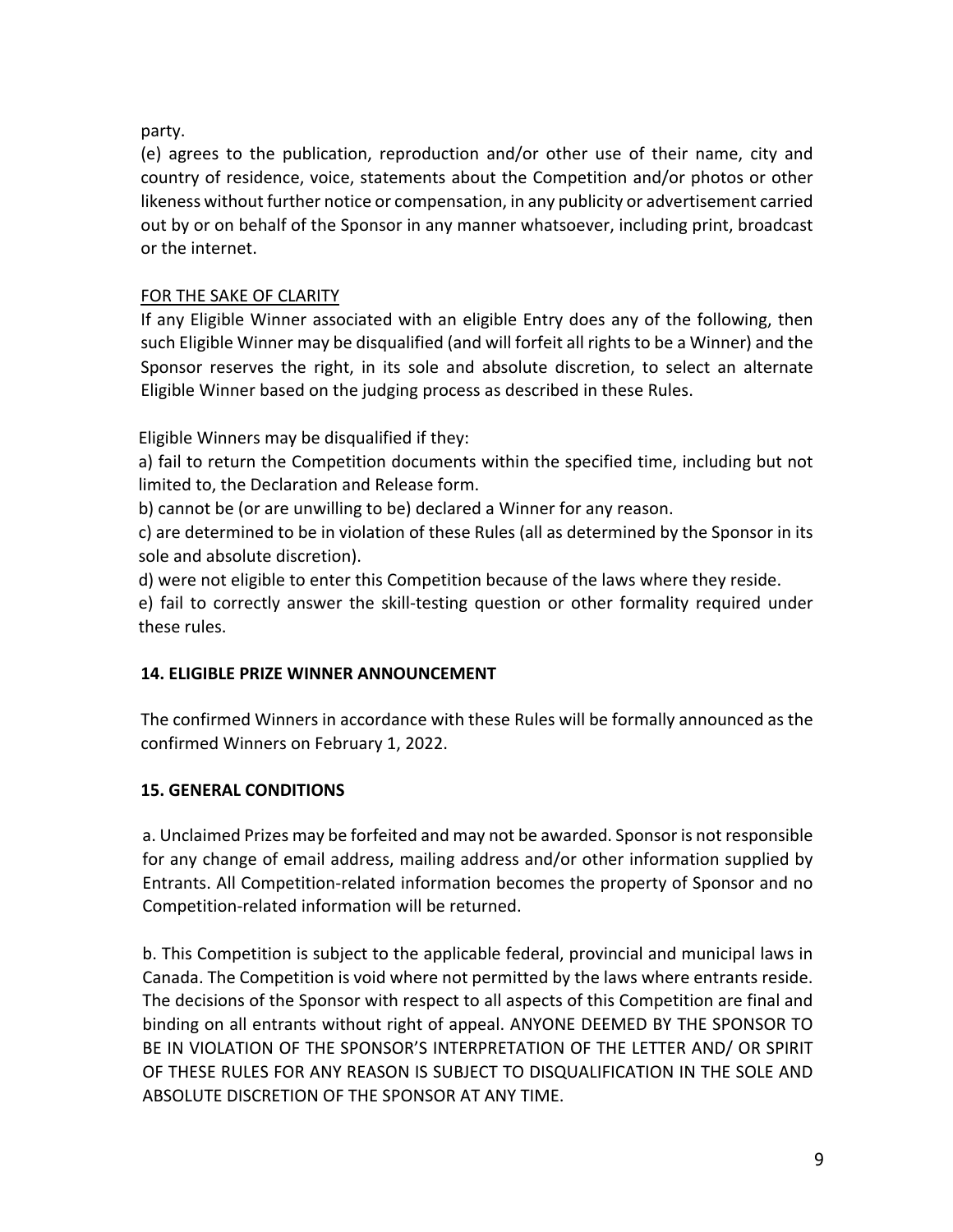c. The Released Parties will not be liable for: (i) any failure of any website or any platform during the Competition; (ii) any technical malfunction or other problems of any nature whatsoever, including, without limitation, those relating to the phone network or lines, computer online systems, servers, access providers, computer equipment or software; (iii) the failure of any Entry, Entry Materials, or other information to be received, captured or recorded for any reason whatsoever, including, but not limited to, technical problems or traffic on the internet or at any website; (iv) any injury or damage to an Eligible Entrant's or any other person's computer or other device related to or resulting from participating in the Competition; (v) anyone being incorrectly and/or mistakenly identified as a Winner or Eligible Winner; and/or (vi) any combination of the above.

d. The Sponsor reserves the right to withdraw, amend or suspend this Competition (or to amend these Rules) in any way, in the event of any cause beyond the reasonable control of the Sponsor that interferes with the proper conduct of this Competition as contemplated by these Rules, including, without limitation, any error, problem, computer virus, bugs, tampering, unauthorized intervention, fraud or failure of any kind whatsoever. Any attempt to undermine the legitimate operation of this Competition in any way (as determined by Sponsor in its sole and absolute discretion) may be a violation of criminal and civil laws and should such an attempt be made, the Sponsor reserves the right to seek remedies and damages to the fullest extent permitted by law. The Sponsor reserves the right to cancel, amend or suspend this Competition, or to amend these Rules, in any way without prior notice or obligation, in the event of any accident, printing, administrative, or other error of any kind, or for any other reason whatsoever, including but not limited to, no Entries received, insufficient Entries received, and insufficient number of Entries received that meet submission requirements.

e. The Sponsor reserves the right to adjust any of the dates, times and/or other Competition proceduresstipulated in these Rules, to the extent deemed necessary by the Sponsor, for purposes of verifying compliance by any eligible entrant, Entry, Entry Materials and/or other information with these Rules, or as a result of any technical or other problems, or in light of any other circumstances which, in the opinion of the Sponsor, in its sole and absolute discretion, affect the proper administration of the Competition as contemplated in these Rules, or for any other reason.

f. In the event of any discrepancy or inconsistency between the terms and conditions of these English Rules and disclosures or other statements contained in any Competitionrelated materials, including, but not limited to: the French version of these Rules, point of sale, television, print or online promotion or advertising and/or any instructions or interpretations of these Rules given by any representative of the Sponsor; the terms and conditions of these English Rules shall prevail, govern and control to the fullest extent permitted by law. The invalidity or unenforceability of any provision of these Rules shall not affect the validity or enforceability of any other provision. In the event that any provision is determined to be invalid or otherwise unenforceable or illegal, these Rules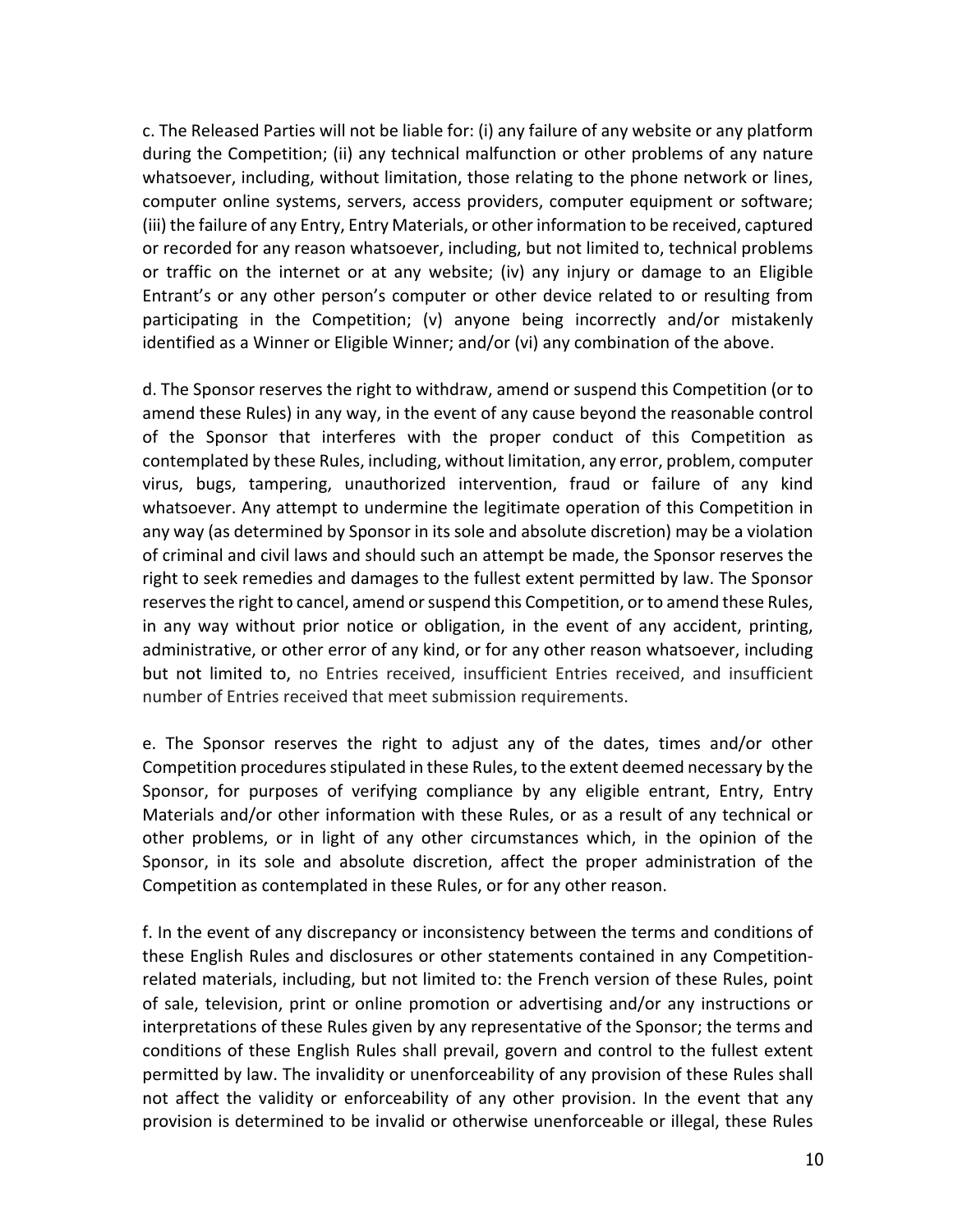shall otherwise remain in effect and shall be construed in accordance with the terms as if the invalid or illegal provision were not contained herein.

g. The Rules will be available for download at https://designawards.electricautonomy.ca. The short-form of these Rules will also be available on the Competition Website and elsewhere.

h. By entering this Competition, each entrant expressly consents to the Sponsor, their respective agents and/or representatives, storing, sharing and using the personal information submitted for the purpose of administering the Competition and in accordance with the Sponsor's privacy policy (https://electricautonomy.ca/privacypolicy/). This section does not limit any other consent(s) that an individual may provide the Sponsor or others in relation to the collection, use and/or disclosure of their personal information.

i. To the fullest extent permitted by law, all issues and questions concerning the construction, validity, interpretation and enforceability of these Rules or the rights and obligations of participants, Sponsor or any of the other Released Parties in connection with the Competition will be governed by and construed in accordance with the domestic laws of the Province of Ontario and the federal laws of Canada applicable therein, without giving effect to any choice of law or conflict of law rules or provisions that would cause the application of any other jurisdiction's laws. The parties hereby consent to the exclusive jurisdiction and venue of the courts located in Ontario in any action to enforce (or otherwise relating to) these Rules or relating to this Competition.

**[Annex follows]**